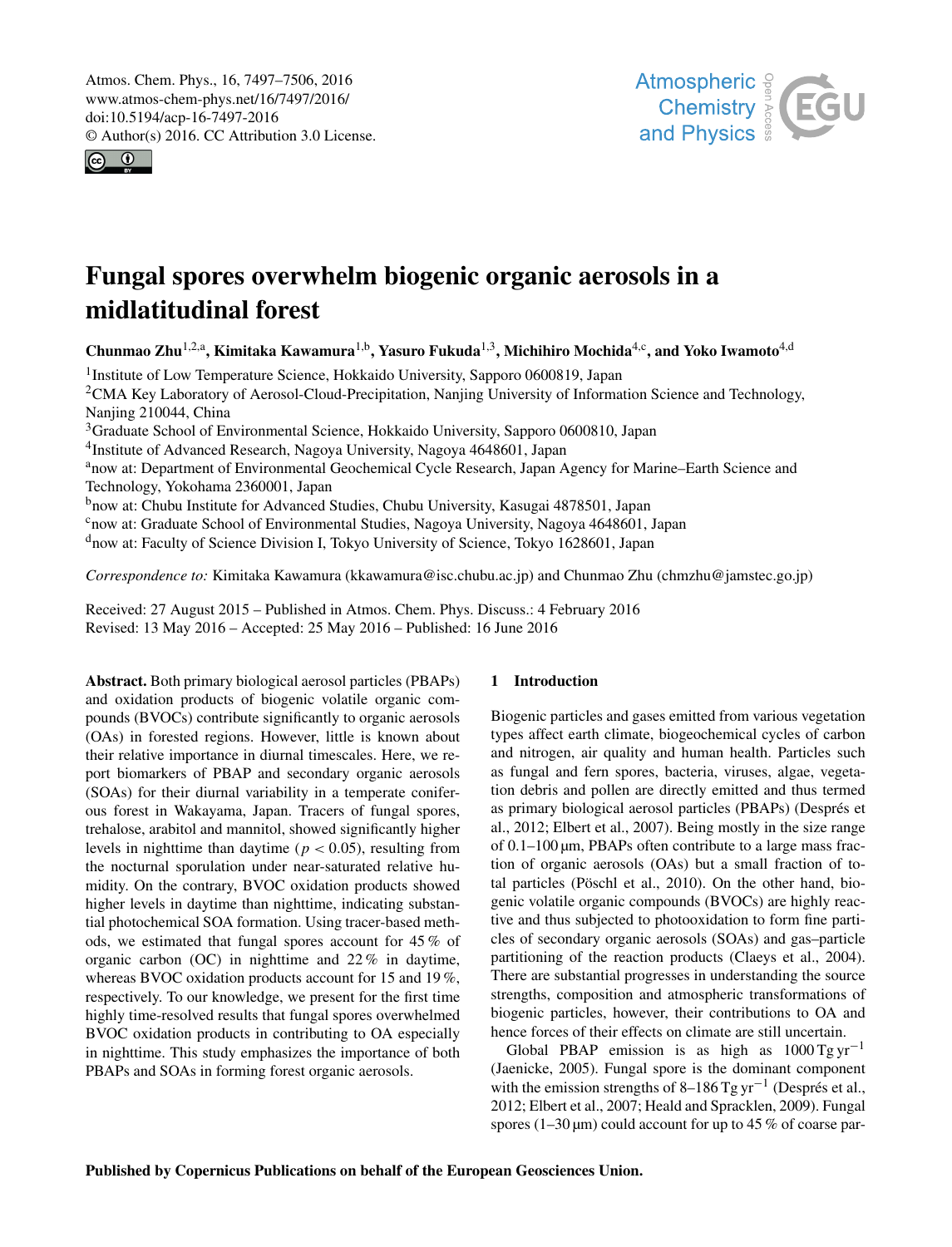ticulate matter (Fröhlich-Nowoisky et al., 2009). In contrast, global bacteria emissions are much smaller with abundances of 0.04–1.8 Tg yr−<sup>1</sup> (Burrows et al., 2009). Pollen could contribute up to 65 % of total PBAP mass in the flowering season, although their number contribution is only  $\sim$  1 % of total PBAP (Manninen et al., 2014). Certain PBAPs showed close correlations with atmospheric cloud condensation nucleus (CCN) and ice nucleus (IN) (Hiranuma et al., 2015; Huffman et al., 2013). However, simulations indicated that PBAPs are of regional importance for IN formation as they contribute very little to global average ice nucleation rates (Hoose et al., 2010; Spracklen and Heald, 2014). Unveiling PBAP mass concentrations is necessary to provide benchmarks for simulating its nucleation potentials and the effect on the climate.

The most widely studied BVOCs are isoprene  $(C_5H_8)$ , monoterpenes  $(C_{10}H_{16})$  and sesquiterpenes  $(C_{15}H_{24})$ . Global emission of isoprene (309–706 Tg C yr<sup>-1</sup>) accounts for ∼ 50 % of total BVOC (Acosta Navarro et al., 2014; Guenther et al., 2006). Monoterpenes ( $\sim$  10% of total VOCs) and sesquiterpenes are other important SOA precursors (Ziemann and Atkinson, 2012). Atmospheric oxidation of these BVOCs depends on oxidant levels  $(NO<sub>x</sub>$  and  $O<sub>3</sub>)$ , humidity, light and temperature. Recent studies indicated that biogenic SOA production could be enhanced under the input of anthropogenic oxidants (Carlton et al., 2010). Under pristine conditions, BVOC oxidation and SOA formation are often accompanied by new particle formation, involving precipitation through increasing CCN and IN numbers (Pöschl et al., 2010). The formation of SOA is often in the fine particle size (Pöschl et al., 2010); however, the relative importance of PBAPs and SOA in contributing to OA is still ambiguous.

Various observational methods have been applied to explore PBAPs and SOA in natural environment both qualitatively and quantitatively. Applications of ultraviolet aerodynamic particle sizers and wideband integrated bioaerosol sensor based on fluorescence provided much information on the abundances and size distributions of PBAP (Huffman et al., 2010; Pöhlker et al., 2012). In situ observations of SOA are frequently conducted using an aerosol mass spectrometer (AMS) (Zhang et al., 2007). BVOC could also be monitored in real time using proton-transfer reaction mass spectrometry (PTR–MS) technology (Blake et al., 2009). Detections of organic tracer compounds using gas chromatography combined with mass spectrometry (GC/MS) make it possible to compare both PBAP and SOA sources simultaneously (Graham et al., 2003). Progress is achieved in boreal forest (Kourtchev et al., 2008) and the Amazon (Graham et al., 2003). However, few studies focused on the midlatitudinal forest with high time resolution (Miyazaki et al., 2012; Mochizuki et al., 2015).

In this study, we collected daytime and nighttime samples in a midlatitude forest in Wakayama, Japan and analyzed the organic samples for various PBAP and SOA tracers using GC/MS. We report for the first time that fungal spores overwhelm BSOA in contributing to aerosol organic carbon (OC). We also report diurnal variations of PBAP tracers that reflect the natural rhythm of the forest.

# 2 Experimental

# 2.1 Site and sampling

Aerosol sampling was conducted 20–30 August 2010 during a field campaign at Wakayama Forest Research Station, Kyoto University, in the Kii Peninsula, Japan (34.06◦ N, 135.52◦ E, ca. 750 m a.s.l.) (Han et al., 2013, 2014). The dominant species of the forest vegetation are coniferous trees of *Cryptomeria japonica* (Japanese cedar), *Chamaecyparis obtuse* (Japanese cypress) and *Pinus densiflora* (Japanese red pine). Previous studies indicated that monoterpenes are abundantly emitted from these tree species (Matsunaga et al., 2011; Mochizuki et al., 2011). Total suspended particulate (TSP) samples were collected on precombusted  $(450 °C, 6 h)$ quartz filters (Pallflex 2500QAT-UP,  $20 \text{ cm} \times 25 \text{ cm}$ ) using a high-volume air sampler (Kimoto AS-810B) at a flow rate of  $\sim$  60 m<sup>3</sup> h<sup>-1</sup> at the ground level. Each of the quartz samples were kept in a sealed glass jar at  $<-20$ °C during transport. The quartz filters were then stored at  $\sim$  −20 °C in the laboratory prior to chemical analysis. We believe that the chemical losses were not large under the low temperature and sealed condition (Kawamura et al., 2010). During the campaign, four field blanks were collected following the sampling procedures, except for the running of pump for only 10 s.

Nighttime (from  $\sim$  18:00 to  $\sim$  06:00 LT) and daytime (from  $\sim$  06:00 to  $\sim$  18:00 LT) samples were collected separately each day. Of the whole sampling period, the backward trajectories were calculated using HYSPLIT dispersion model starting at every hour of the day and for different starting height (500, 1000 and 1500 m a.g.l.) (Han et al., 2013, 2014). It can be seen that the air masses were mainly originated from the Asian continent or passed over the Japanese islands during 20–25 August, which were expected to deliver pollutants from anthropogenic sources. On the other hand, air masses were mainly originated from the western North Pacific during 26–30 August, which create an environment close to the pristine forest. On 23 and 28 August, samples were collected every 3 h (namely, 06:00–09:00, 09:00–12:00, 12:00–15:00, 15:00– 18:00, 18:00–21:00, 21:00–24:00, 24:00–3:00 and 03:00– 06:00 LT). A total of 36 samples were collected during the campaign.

# 2.2 Chemical analysis

For the determination of organic molecular tracers in aerosols, filter samples were first extracted with dichloromethane/methanol and derivatized by N,O-bis- (trimethylsilyl)trifluoroacetamide (BSTFA) mixed with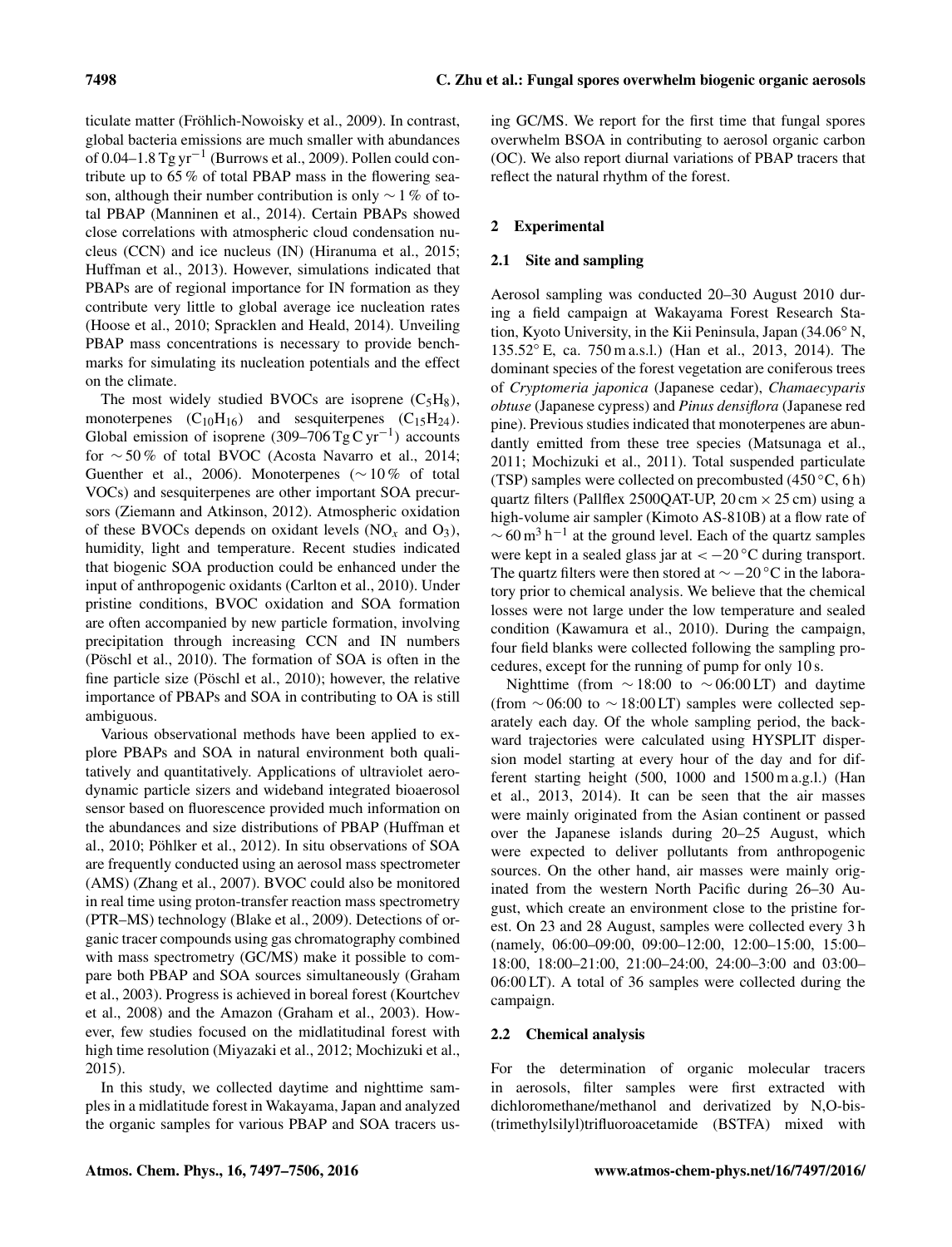

Figure 1. Diurnal variations of organic compounds in forest aerosols in Wakayama, Japan during 20–30 August 2010. The 10th, 25th, 50th, 75th and 90th percentiles of the nighttime and daytime samples were shown in the box-and-whisker plot. The means were shown in solid circles. Statistically significant values were also shown (t test, \*  $p < 0.05$ ; \*\*  $p < 0.01$ ).

pyridine to convert OH groups to trimethylsilyl (TMS) ethers and COOH groups to TMS esters (Simoneit et al., 2004). The extracts were kept at  $\sim$  −20 °C and then organic compounds were quantified within 24 h by GC/MS using an Agilent 7890A GC equipped with HP-5ms capillary column  $(30 \text{ m} \times 0.25 \text{ mm} \times 0.25 \text{ \mu m})$  coupled to Agilent 5975C mass selective detector (MSD). Individual compounds were identified by comparing the mass spectra with those of authentic standards or literature data and quantified by comparing the peak areas with the internal standard  $(C_{13}$  n-alkane) (Zhu et al., 2015b). Recoveries for the authentic standards or surrogates were generally better than 80 %, except for pinonic acid of  $\sim 60\%$ , as obtained by spiking standards to precombusted quartz filters following extraction and derivatization. No peak was found for the target compounds in the field and laboratory blanks. The analytical errors by duplicate analyses were less than 15 %. The detection limits of the reported compounds were 105–557 pg  $\mu$ L<sup>-1</sup>, which correspond to ambient concentrations of  $12-64$  pg m<sup>-3</sup> under a typical sampling volume of  $700 \text{ m}^3$  and usage of 10 cm<sup>2</sup> filter section.

Aerosol OC was determined using a thermal/optical carbon analyzer (Sunset Laboratory Inc., USA) following the Interagency Monitoring Protected Visual Environments (IM-

PROVE) thermal evolution protocol (Birch and Cary, 1996). The analytical error in replicate analyses was within 8 %. Samples were corrected for field blanks, in which OC level was  $< 5\%$  of the samples. Inorganic ions were measured using an ion chromatograph (761 Compact IC, Metrohm, Switzerland).  $SO_4^{2-}$  and  $NO_3^-$  were discussed in the study. The detection limits were  $\sim 0.1$  ng m<sup>-3</sup>. The laboratory analytical error was within 5 %. Samples were corrected for field blanks.

Statistical significance of daytime and nighttime organic tracers was evaluated based on Student's t test at  $p < 0.05$ and  $p < 0.01$  level, respectively. To explore the effects of anthropogenic pollutant inputs on BSOA formation, linear correlations (Pearson) between SOA tracers and NO<sub>3</sub><sup>-</sup> and SO<sub>4</sub><sup>-2</sup> where investigated. The contributions from various sources to OC were estimated using tracer-based methods using conversion factors according to the preceding studies.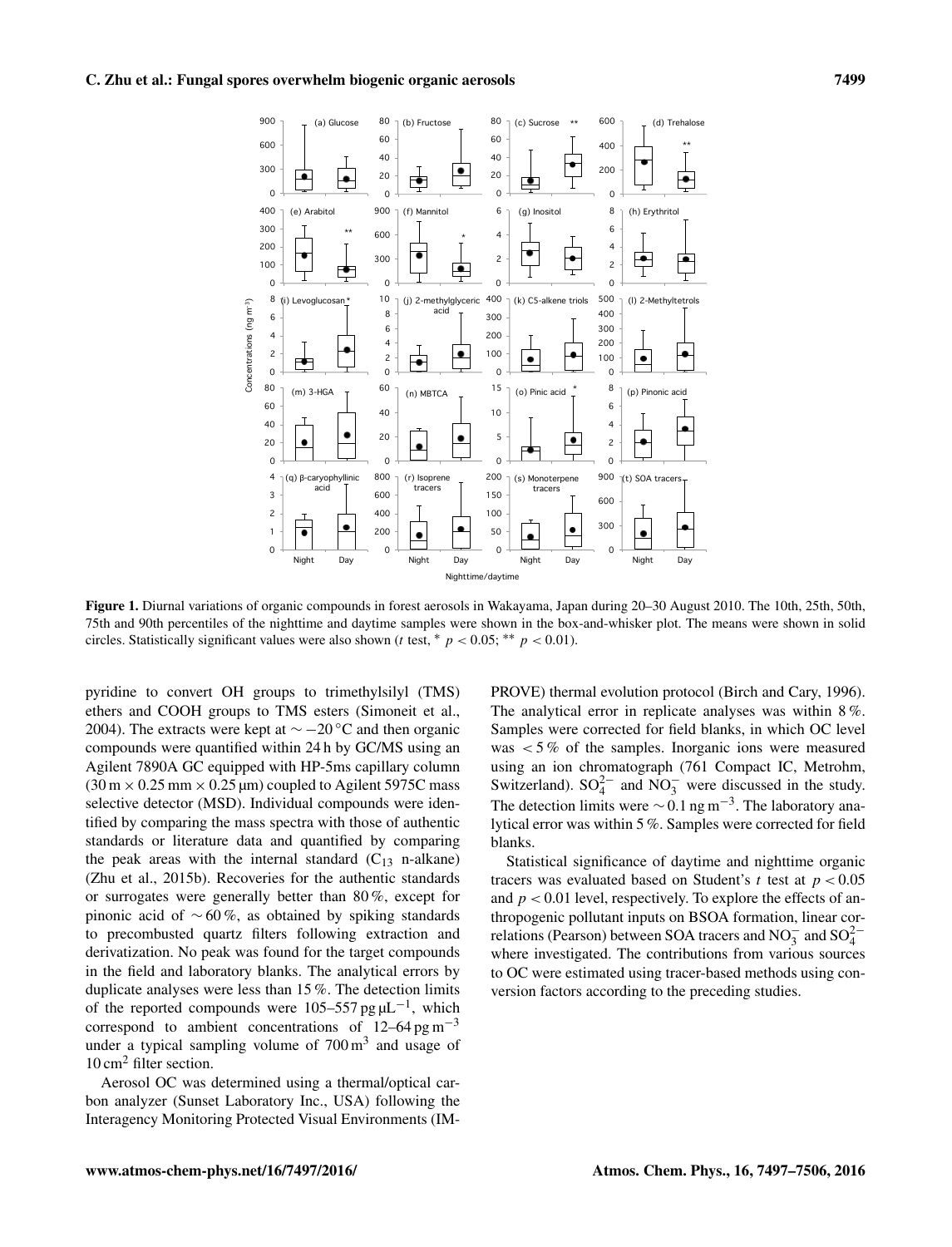## 3 Results and discussion

## 3.1 PBAP tracers reflecting diurnal rhythm of fungal spores and pollen

## 3.1.1 Fungal spore tracers

Four primary saccharides (trehalose, glucose, fructose and sucrose) and four sugar alcohols (arabitol, mannitol, inositol and erythritol) were detected in the forest aerosols as PBAP tracers. Trehalose, arabitol and mannitol were the major species of fungus and have been used as tracers for fungal spores (Jia and Fraser, 2011). These compounds showed significantly higher levels in nighttime  $(262 \pm 168, 156 \pm 102)$ and 349  $\pm$  243 ng m<sup>-3</sup> for trehalose, arabitol and mannitol, respectively) than in daytime  $(128 \pm 90.2, 76.0 \pm 54.9)$  and  $183 \pm 139$  ng m<sup>-3</sup>, respectively) (*t* test, *p* < 0.05, Fig. 1d–f). High abundances of these fungal spore tracers were resulting from the nocturnal sporulation under near saturated relative humidity (Fig. 2). In nighttime, the mean relative humidity was 96 % in the sampling period. Nevertheless, the mean daytime relative humidity was still as high as 88 %. Such a moist environment caused enrichment of fungal spores and their discharges, resulting high abundances of their tracer in aerosols. The sum of trehalose, arabitol and mannitol contributed to 70 % of total PBAP tracer mass, demonstrating an important role of fungi in regulating the land–atmosphere exchange in the forest region.

Diurnal profiles of fungal spore tracers showed similar pattern on 23 and 28 August, two typical days representing regional and local phenomenon, respectively. Minima of trehalose, arabitol and mannitol appeared around noon and increased dramatically in the evening on both days (Fig. 3). On 23 August, fungal spore tracers peaked at 21:00–24:00 LT and decreased slowly thereafter. In comparison, these compounds peaked slightly earlier at 18:00–21:00 LT on 28 August. The maxima of these compounds on 23 August were higher by a factor of ∼ 1.5 than those on 28 August. This phenomenon was likely related to the precipitation that occurred at 13:00–17:00 LT, 23 August (Fig. 2), which favors the growth and release of fungal spores.

## 3.1.2 Other PBAP tracers and levoglucosan

Sucrose, a key component of pollen grain (Yttri et al., 2007), showed significantly higher levels  $(p < 0.01)$  in daytime  $(31.9 \pm 17.7 \text{ ng m}^{-3})$  than nighttime  $(14.6 \pm 14.2 \text{ ng m}^{-3})$ (Fig. 1c). The diurnal profile of sucrose showed peaks in the afternoon (Fig. 3a), indicating the flowering time of the vegetation. As the blossom season of the dominant coniferous trees is March–April in the region, the source of sucrose is likely from the pollen of the widely distributed floor vegetation, *Ambrosia artemisiifolia*, *Artemisia indica* and plants of *Poaceae* family, which are flowering during the sampling period.



Figure 2. Meteorological parameters during 20–30 August 2010 in the Wakayama forest for (a) averaged diurnal variations of temperature, relative humidity and solar radiation and (b) hourly means over the periods. Hourly precipitation was also shown in (b).

Glucose and fructose are dominantly originated from plant debris (Medeiros et al., 2006; Zhu et al., 2015a) and sometimes from microorganisms and soil dust (Rogge et al., 2007; Simoneit et al., 2004). There was no serious continental outflow of Asian dust over the sampling period (based on observations by Japan Meteorological Agency). Insignificant diurnal variations of these two compounds imply that they were emitted both in the daytime and the nighttime in the forest possibly from plants and microorganisms (Figs. 1a– b, 3a). The diurnal variation of planetary boundary layer height could also contribute to the observed variations of glucose and fructose and other PBAP tracers. In the daytime, enhanced vertical mixing might cause dilution effect to the observed PBAP tracers. While in the nighttime, the low wind speed favors the buildup of PBAP tracers in the canopy (Fig. S1 in the Supplement), resulting in the elevated levels (Fig. 3a, b). Interestingly, the mass concentrations of glucose were 1 order of magnitude higher than those of fructose. This might be related to the higher abundance of glucose in trees. For example, tissues of a wide range of subtropical plants were found to contain more glucose than fructose (Baker et al., 1998).

Being exclusively produced by the thermal depolymerization and dehydration of cellulose and hemicellu-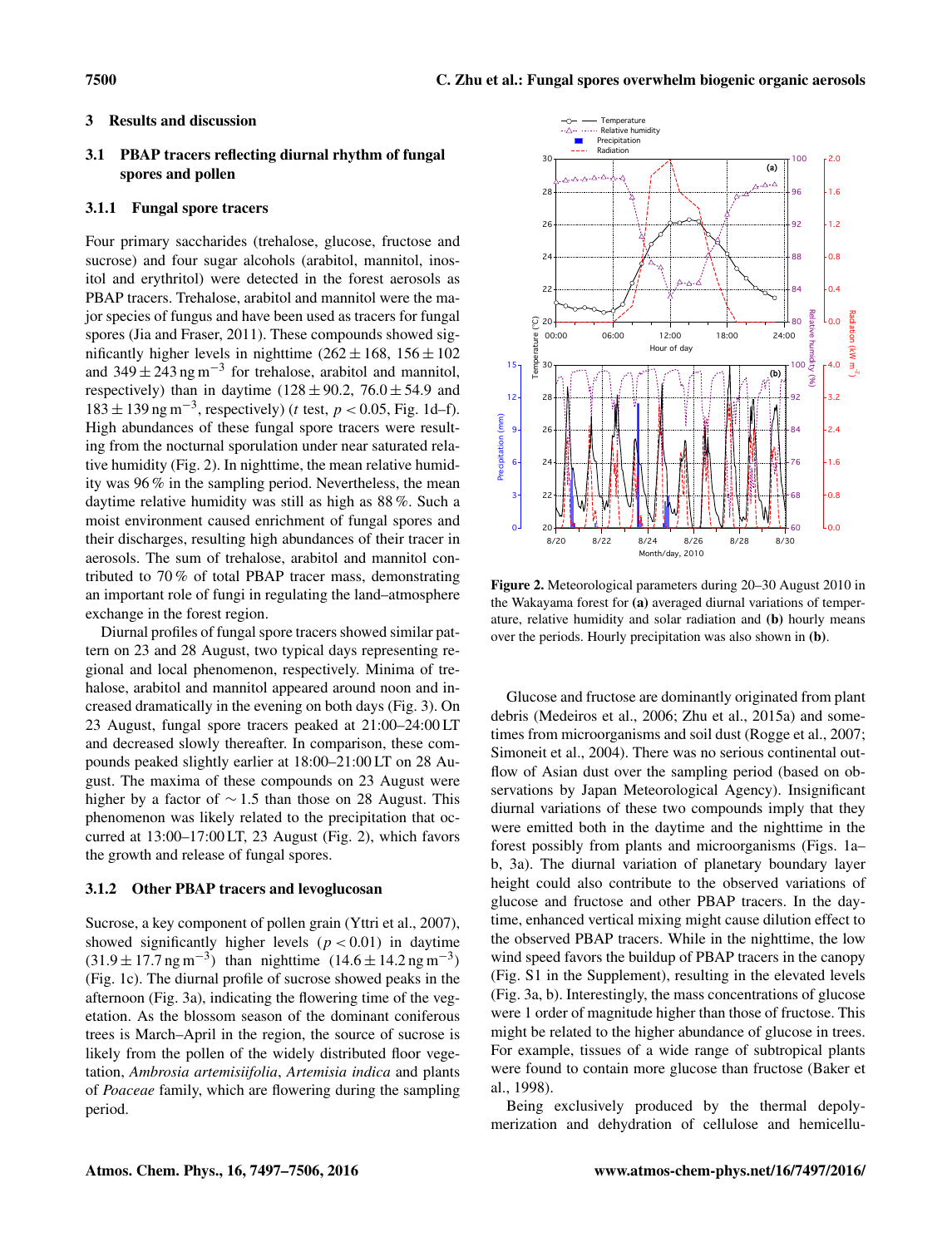

Figure 3. Diurnal profiles of organic compounds in forest aerosols in Wakayama on 23–24 August (left) and 28–29 August 2010 (right).

lose, levoglucosan has been used as a specific tracer for biomass burning (Simoneit et al., 1999; Zhu et al., 2015b). Levoglucosan showed significantly higher levels  $(p < 0.05)$  in daytime  $(2.52 \pm 2.08 \text{ ng m}^{-3})$  than nighttime  $(1.14 \pm 0.94$  ng m<sup>-3</sup>). Moreover, we found higher levels of levoglucosan 20–25 August (2.97  $\pm$  1.64 ng m<sup>-3</sup>) than 26– 30 August (0.53  $\pm$  0.44 ng m<sup>-3</sup>); those concentrations in the latter period are close to the regional background level from Okinawa Island (Zhu et al., 2015b). In the nighttime, levoglucosan may have been deposited to the canopy as a result of dampened vertical mixing and relatively low wind speed (Fig. S1). In addition, local burning activities could also contribute to the daytime elevation of levoglucosan although they might be insignificant.

#### 3.1.3 Daytime abundances of SOA tracers

A total of 11 compounds were detected as SOA tracers. Six isoprene tracers, including 2-methylglyceric acid (MGA), two 2-methyl tetrols (2-methylthreitol and 2-methylerythritol, MTLs) and three C5-alkene triols (3-methyl-2,3,4-trihydroxy-1-butene, cis-2-methyl-1,3,4 trihydroxy-1-butene and trans-2-methyl-1,3,4-trihydroxy-1 butene, MTHBs), showed higher levels in daytime (Fig. 1j– l). Similar daytime abundances were also found for four monoterpene tracers: pinonic acid (PNA), pinic acid (PA)  $(p < 0.05)$ , 3-hydroxyglutaric acid (HGA) and 3-methyl-1,2,3-butanetricarboxylic acid (MBTCA) (Fig. 1m–p). Total isoprene–SOA tracers (281 ± 274 and 199 ± 207 ng m<sup>-3</sup> in daytime and nighttime, respectively) were more abundant by a factor of ∼ 5 than total monoterpene–SOA tracers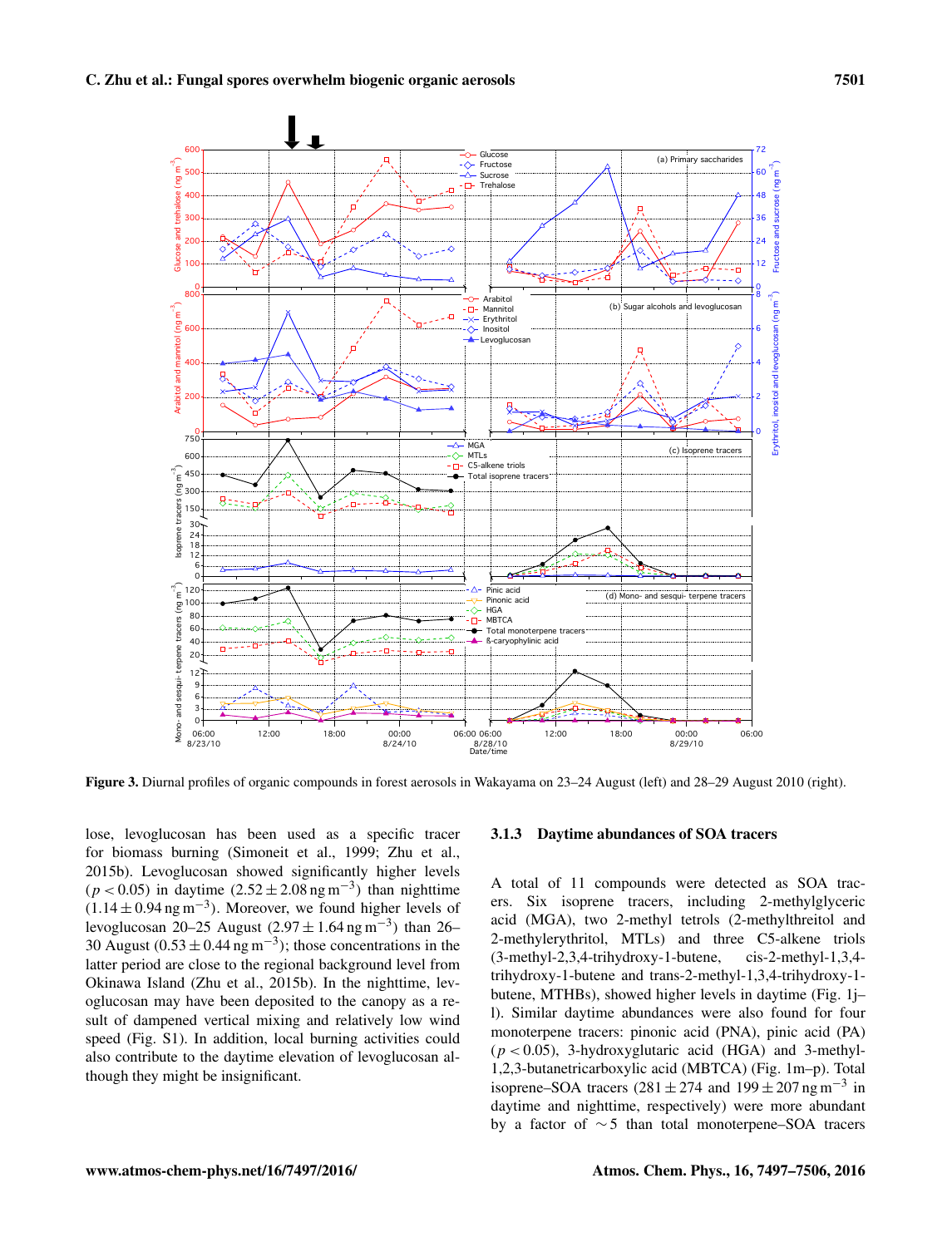**Table 1.** Linear correlation coefficients (r) between secondary organic aerosol tracers and NO<sub>3</sub><sup>-</sup> and SO<sub>4</sub><sup>2</sup><sup>-</sup> in forest aerosols during 20– 30 August 2010, Wakayama, central Japan.

|             |              | MGA <sup>a</sup>  | C5T               | <b>MTLs</b>       | Isoprene<br>tracers | $3-HGA$           | <b>MBTCA</b>     | PA                | <b>PNA</b>        | Monoterpene<br>tracers |
|-------------|--------------|-------------------|-------------------|-------------------|---------------------|-------------------|------------------|-------------------|-------------------|------------------------|
| $NO_2^-$    | All data set | 0.08              | $-0.13^{b}$       | $-0.06$           | $-0.09$             | $-0.11$           | $-0.01$          | $-0.02$           | 0.18              | $-0.06$                |
|             | Daytime      | $-0.07$           | $-0.26$           | $-0.15$           | $-0.2$              | $-0.27$           | $-0.22$          | $-0.25$           | 0.01              | $-0.25$                |
|             | Nighttime    | $-0.32$           | $-0.36$           | $-0.34$           | $-0.35$             | $-0.30$           | $-0.18$          | $-0.33$           | $-0.19$           | $-0.27$                |
| $SO_4^{2-}$ | All data set | 0.84 <sup>e</sup> | $0.87^e$          | $0.84^e$          | 0.86 <sup>e</sup>   | $0.91^e$          | 0.9 <sup>e</sup> | $0.70^e$          | $0.65^e$          | 0.91 <sup>e</sup>      |
|             | Daytime      | 0.86 <sup>e</sup> | 0.89 <sup>e</sup> | 0.84 <sup>e</sup> | 0.88 <sup>e</sup>   | 0.91 <sup>e</sup> | $0.92^e$         | $0.76^e$          | 0.67 <sup>d</sup> | 0.92 <sup>e</sup>      |
|             | Nighttime    | 0.82 <sup>e</sup> | 0.82 <sup>e</sup> | 0.82 <sup>e</sup> | 0.83 <sup>e</sup>   | 0.90 <sup>e</sup> | $0.86^e$         | 0.53 <sup>c</sup> | 0.58 <sup>c</sup> | 0.89 <sup>e</sup>      |

<sup>a</sup> Secondary organic aerosol tracer compounds are as follows: MGA, 2-methylglyceric acid; C5T, C5-alkene triols; MTLs, 2-methyl tetrols; PA, pinic acid; PNA, pinonic acid; 3-HGA, 3-hydroxyglutaric acid, MBTCA, 3-methyl-1, 2, 3-butanetricarboxylic acid. <sup>b</sup> Negative values indicate negative correlations. <sup>c</sup>  $p < 0.05$ ;  $d$   $p < 0.01$ ;  $e$   $p < 0.001$ .

 $(54.6 \pm 50.2 \text{ and } 36.3 \pm 33.6 \text{ ng m}^{-3}$ , respectively). Isoprene is more abundantly emitted than monoterpenes from this coniferous forest. This is consistent with the observations at a mountain site in central Japan (Fu et al., 2014). Sesquiterpene tracer, caryophyllinic acid, showed consistently low levels in both daytime  $(1.22 \pm 1.23 \,\text{ng m}^{-3})$  and nighttime  $(0.94 \pm 0.83 \text{ ng m}^{-3})$  (Fig. 1q). The daytime abundances of isoprene and monoterpene tracers reflected the production of SOA by the photooxidation of BVOC in the forest.

# 3.2 Influence of anthropogenic oxidant on SOA formation

The diurnal profile of SOA tracers showed a clear singlepeak pattern in the afternoon on 28–29 August. Total isoprene tracers peaked at  $15:00-18:00$  LT (28.4 ng m<sup>-3</sup>), while total monoterpene tracers peaked slightly earlier at 12:00– 15:00 LT (12.7 ng m−<sup>3</sup> ) (Fig. 3c–d). Their afternoon peaks are consistent with the maxima of ambient temperature and solar radiation (Fig. 2). These results indicate that SOA is formed by photooxidation of isoprene and monoterpenes emitted from local vegetation under natural conditions. Our results are consistent with the afternoon peaks of semivolatile oxygenated organic aerosol (SVOOA) component determined by the positive matrix factorization of the AMS spectra collected during the same campaign (Han et al., 2014), which were produced by photooxidation of freshly emitted BVOCs from the local forest.

Interestingly, on 23–24 August, days with regional anthropogenic oxidant input, isoprene and monoterpene tracers showed not only afternoon peaks at 12:00–15:00 LT but also nighttime peaks (Fig. 3c–d) following the intensive precipitation during 13:00–17:00 LT (Fig. 2). These results suggest that SOA is continuously produced even in nighttime with sufficient oxidants. AMS observation in the same campaign indicated that highly oxidized low volatility oxygenated organic aerosols (LVOOA) are even more abundant than that of SVOOA on 23–24 August, especially in nighttime (Han et al., 2014). Nighttime production of SOA was also observed in the United States (Zhao et al., 2013).

Moreover, on days with regional input of oxidants, the SOA tracer levels were 1–2 orders of magnitude higher than those under natural conditions both in daytime and nighttime. Meanwhile, we found positive relations between  $SO_4^{2-}$  and isoprene–SOA tracers as well as monoterpene–SOA tracers (Table 1). These phenomena could be explained by the following reasons. Firstly, regional BSOA could be transported along with anthropogenic oxidants. Observations at Okinawa Island, southern Japan indicated that the variations of monoterpene–SOA tracers and caryophyllinic acid are related to the continental outflow of BVOC oxidation products (Zhu et al., 2016). Secondly, the earlier-generation products of BVOC oxidation tend to shift to the particle phase during gas–particle partitioning given their semivolatile nature (Cahill et al., 2006), such a shift might be more prominent on days with aged regional aerosols accompanied by a daytime increase of organics determined by AMS (Han et al., 2014). The third possibility is that the anthropogenic oxidants might promote BSOA formation. We focused on the third possibility and further testified this hypothesis.

We examined the degrees of BSOA tracer buildups in daytime as compared to nighttime  $(\Delta B S O A$  represents the mathematical difference between the daytime BSOA tracer level and the nighttime BSOA tracer level) (Table 2).  $\triangle$ BSOA values during 20–25 August were higher by more than 1 order of magnitude than during 26–30 August. These results implied that, although transported BSOA might contribute to their elevation, anthropogenic oxidants substantially promoted the SOA formation in the Wakayama forest. A recent field study in the southeastern US suggested that the formation of methyl tetrols is mediated by  $SO_4^{2-}$ , being consistent with our results (Xu et al., 2015). They also reported that  $NO<sub>3</sub><sup>*</sup>$  radical was involved in the nighttime monoterpene oxidation. However, inorganic NO<sup>−</sup> 3 did not correlate with monoterpene–SOA tracers during nighttime, indicating that the contribution of  $NO<sub>3</sub><sup>16</sup>$  radical to nighttime monoterpene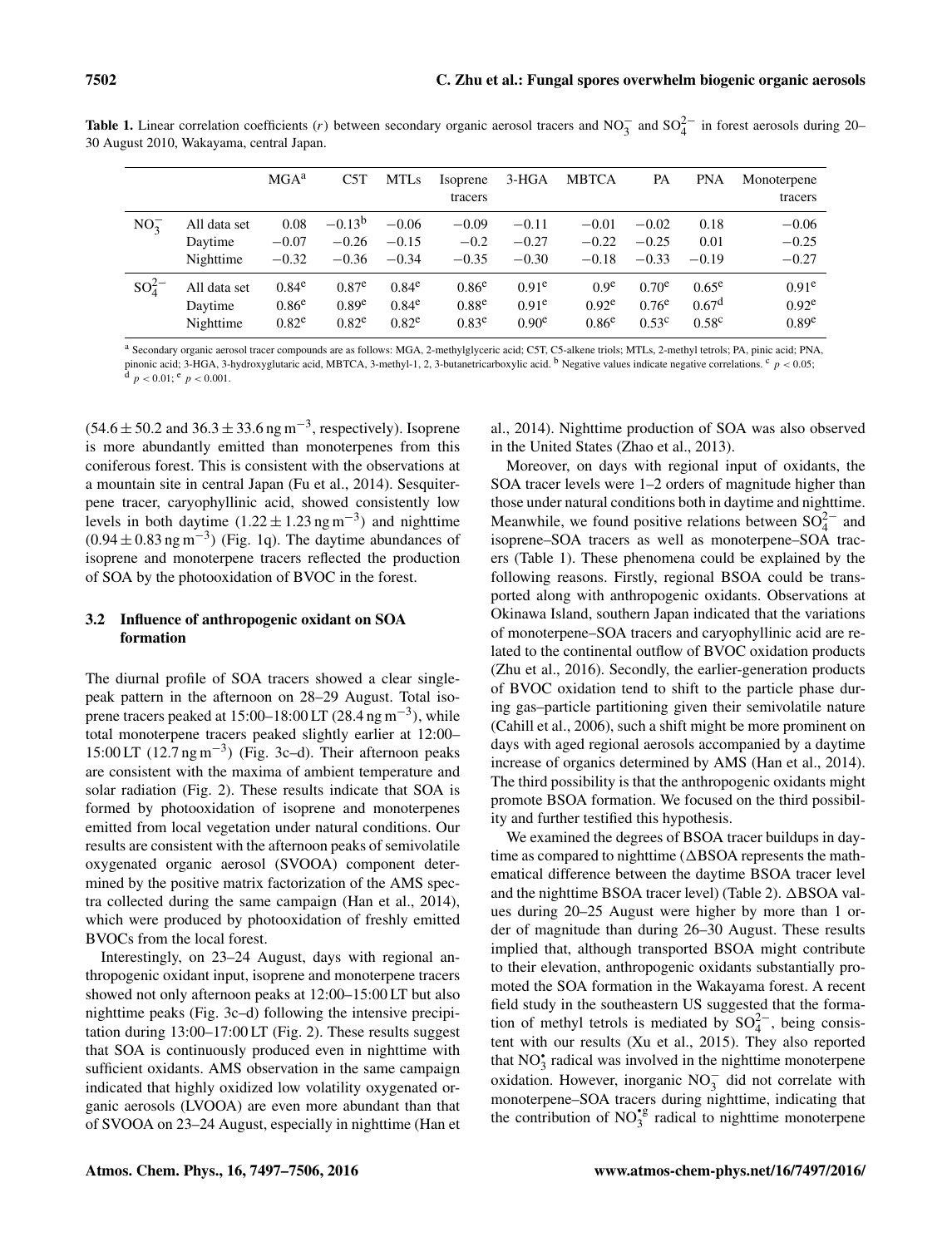#### C. Zhu et al.: Fungal spores overwhelm biogenic organic aerosols 7503

| Period           | $MGA^*$ | C5T  | <b>MTLs</b> | Isoprene<br>tracers | 3-HGA | MBTCA | PA   | PNA  | Monoterpene<br>tracers | <b>CPA</b> | <b>BSOA</b><br>tracers |
|------------------|---------|------|-------------|---------------------|-------|-------|------|------|------------------------|------------|------------------------|
| $20-25$ August   | 2.06    | 47.1 | 60.9        | 110                 | 14.1  | 12.0  | 3.31 | 1.52 | 30.9                   | 0.10       | 141                    |
| $26 - 30$ August | 0.02    | 1.73 | 2.33        | 4.08                | 0.16  | 0.22  | 0.37 | 1.18 | 1.93                   | 0.51       | 6.53                   |
| $20 - 30$ August | 1.17    | 27.2 | 35.3        | 63.7                | 7.98  | 6.87  | 2.03 | 1.37 | 18.2                   | 0.28       | 82.2                   |

Table 2. Daytime buildups (differences between daytime and nighttime levels) of SOA tracers on days with (20–25 August) and without (26–30 August) input of anthropogenic oxidants in forest aerosols, Wakayama, central Japan.

<sup>∗</sup> Secondary organic aerosol tracer compounds are as follows: MGA, 2-methylglyceric acid; C5T, C5-alkene triols; MTLs, 2-methyl tetrols; PA, pinic acid; PNA, pinonic acid; 3-HGA, 3-hydroxyglutaric acid, MBTCA, 3-methyl-1, 2, 3-butanetricarboxylic acid; CPA, β-caryophyllinic acid; BSOA tracers are the sum of isoprene, monoterpene and sesquiterpene (CPA) tracers.

oxidation is not clear in Wakayama aerosols, which deserve further investigation.

## 3.3 OC fractions from fungal spores and BVOC oxidation

The contributions of each source component to OC were estimated using tracer-based methods. OC fractions from fungal spores were estimated based on mannitol levels assuming that there were 1.7 pg mannitol and 13 pg OC per spore (Bauer et al., 2008). The secondary organic carbon (SOC) fraction resulting from VOC oxidation was estimated following Kleindienst et al. (2007) based on the chamber experiment. Contributions of plant debris to OC were estimated based on glucose following Puxbaum and Tenze-Kunit (2003). Contributions of biomass burning aerosols to OC were estimated based on levoglucosan following Zhu et al. (2015b). It is noteworthy that, although each tracer method gave a reasonable estimate in the original studies, uncertainties would be introduced in the current study considering the site differences. Still, the estimations are inferable for the contributions from each source to OC in the forest aerosols.

Fungal spores contribute a major fraction (45 %) to OC in nighttime. In daytime, although the mass fraction was about half of that in nighttime  $(22\%)$ , fungal spores are still the largest known source of OC (Fig. 4). In comparison, BVOC oxidation products (BSOC) contribute to 15 and 19 % of OC in nighttime and daytime, respectively. Interestingly, the large BSOC fraction of OC mainly occurred on days with anthropogenic influences (20–25 August) (17 % in daytime and 23 % in nighttime). On days close to natural conditions (26– 29 August), BSOC has a small contribution to OC (4.0 % in nighttime and 4.7 % in daytime). The larger contributions of BSOC to OC might be associated with the BSOC that are transported from the Asian continent, a stimulating effect of anthropogenic oxidants on daytime BSOA formation, as well as the enhanced gas to particle conversion of BVOC. These results suggest that increased fossil fuel combustion and the subsequent oxidant emissions would cause a larger contribution of BSOA to OA, which may in part compensate the The contributions of each source component to OC were<br>
estimated using tracer-based methods. OC fractions from<br>
strainag shores were estimated based on an antiol levels as<br>
suming that there were 1.7 pg mannitol and 13 pg



Figure 4. Contributions from different sources to organic carbon in the Wakayama forest aerosols during the nighttime and the daytime.

fects are supposed to be incorporated into model simulations of the future climate in the Anthropocene.

It is noteworthy that the contribution of plant debris to OC (5.6 % in nighttime and 4.6 % in daytime) could not be neglected. These fractions account for only the primary OC sources based on glucose level, and could be underestimated. Nevertheless, there are still quite large amounts of OC not being determined (34 and 51 % in nighttime and daytime, respectively). Other than the uncertainties introduced by the tracer methods, a notable fraction of OC could be contributed from humic-like substances that are chemically and physically similar with terrestrial and aquatic humic and fulvic acids (Graber and Rudich, 2006). Mono- and di-carboxylic acids, originating from a broad range of primary organic compounds, could contribute 38–44 % of OC (Legrand et al., 2013). Pollen could also contribute to OC because of its large size. Amines are another source of OC, but not well studied (Sintermann and Neftel, 2015). These sources from various sectors need to be further characterized for an unambiguous understanding of the sources of forest aerosols.

Among few studies on the observation-based quantification of OC/OA sources of forest aerosols, our results are in accordance with those in the Amazon rainforest, where primary biological aerosol and SOA accounted for 68.5 and 18.8 % of total particle masses, without consideration of the diurnal variations (Pöschl et al., 2010). At an urban site with various OA sources (Bakersfield, California), Zhao et al. (2013) reported that SOA accounted for 78 and 66 % of OA during the daytime and the nighttime, respectively, while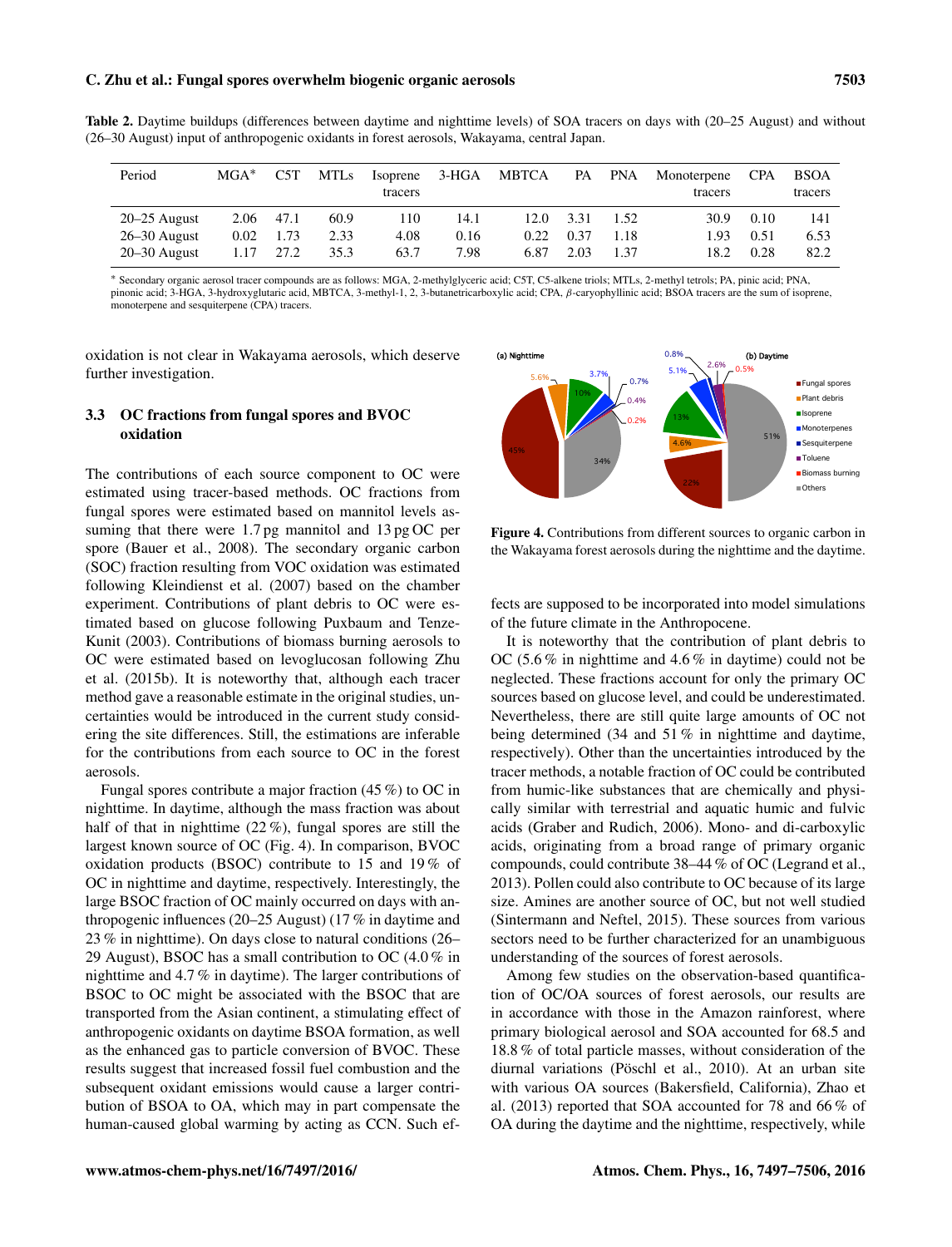primary sources accounted for 15 % of OA. Under a changing climate and uncertain anthropogenic emission scenario, although OA could be contributed by complicated sources in a pristine forest environment, our results demonstrate that biogenic particles and gases are rather the major sources of organic aerosols in the forest atmosphere.

# 4 Conclusions

We collected daytime and nighttime samples in a midlatitude coniferous forest in Wakayama, central Japan. Focusing on fungal spores and BSOA, we quantified organic tracers containing information of various aerosol sources. Nighttime higher levels of trehalose and sugar alcohols were clarified under near saturated relative humidity, indicating the flourishing of fungal sporulation. BSOA tracers were more abundant in the daytime, indicating their photooxidation production among other sources. Enhanced BSOA tracer levels were observed on days with notable input of anthropogenic oxidant. Using tracer-based methods, we estimated that fungal spores contribute dominantly to OC in forest aerosols not only in the nighttime but also in the daytime. The study emphasizes the importance of fungal spores in affecting biogenic aerosols in forest ecosystem.

# 5 Data availability

The data of this study is available upon request to C. Zhu.

# The Supplement related to this article is available online at [doi:10.5194/acp-16-7497-2016-supplement.](http://dx.doi.org/10.5194/acp-16-7497-2016-supplement)

*Acknowledgements.* This study was supported in part by the Japan Society for the Promotion of Science (grant nos. 19204055 and 24221001), the Environment Research and Technology Development Fund (B-0903) from the Ministry of the Environment, Japan, and the Program for Improvement of Research Environment for Young Researchers from Special Coordination Funds for Promoting Science and Technology commissioned by Ministry of Education, Culture, Sports, Science and Technology, Japan. The authors thank the faculty and staff of Wakayama Forest Research Station (WFRS), Field Science Education and Research Center of Kyoto University, Japan, for the use of the site for aerosol sampling. The authors also thank Y. Han for her contribution to the aerosol sampling, and Y. Han and K. Kawana for their cooperation in the field observation. The meteorological data were provided by WFRS. The authors appreciate the experimental support of P. Fu and technical support of W. Zhang.

Edited by: S. M. Noe

## References

- Acosta Navarro, J. C., Smolander, S., Struthers, H., Zorita, E., Ekman, A. M., Kaplan, J., Guenther, A., Arneth, A., and Riipinen, I.: Global emissions of terpenoid VOCs from terrestrial vegetation in the last millennium, J. Geophys. Res., 119, 6867–6885, 2014.
- Baker, H. G., Baker, I., and Hodges, S. A.: Sugar composition of nectars and fruits consumed by birds and bats in the tropics and subtropics1, Biotropica, 30, 559–586, 1998.
- Bauer, H., Claeys, M., Vermeylen, R., Schueller, E., Weinke, G., Berger, A., and Puxbaum, H.: Arabitol and mannitol as tracers for the quantification of airborne fungal spores, Atmos. Environ., 42, 588–593, 2008.
- Birch, M. and Cary, R.: Elemental carbon-based method for monitoring occupational exposures to particulate diesel exhaust, Aerosol. Sci. Tech., 25, 221–241, 1996.
- Blake, R. S., Monks, P. S., and Ellis, A. M.: Proton-transfer reaction mass spectrometry, Chem. Rev., 109, 861–896, 2009.
- Burrows, S. M., Elbert, W., Lawrence, M. G., and Pöschl, U.: Bacteria in the global atmosphere – Part 1: Review and synthesis of literature data for different ecosystems, Atmos. Chem. Phys., 9, 9263–9280, doi[:10.5194/acp-9-9263-2009,](http://dx.doi.org/10.5194/acp-9-9263-2009) 2009.
- Cahill, T. M., Seaman, V. Y., Charles, M. J., Holzinger, R., and Goldstein, A. H.: Secondary organic aerosols formed from oxidation of biogenic volatile organic compounds in the Sierra Nevada Mountains of California, J. Geophys. Res., 111, D16312, doi[:10.1029/2006JD007178,](http://dx.doi.org/10.1029/2006JD007178) 2006.
- Carlton, A. G., Pinder, R. W., Bhave, P. V., and Pouliot, G. A.: To what extent can biogenic SOA be controlled?, Environ. Sci. Technol., 44, 3376–3380, 2010.
- Claeys, M., Graham, B., Vas, G., Wang, W., Vermeylen, R., Pashynska, V., Cafmeyer, J., Guyon, P., Andreae, M. O., Artaxo, P., and Maenhaut, W.: Formation of secondary organic aerosols through photooxidation of isoprene, Science, 303, 1173–1176, 2004.
- Després, V. R., Huffman, J. A., Burrows, S. M., Hoose, C., Safatov, A. S., Buryak, G., Fröhlich-Nowoisky, J., Elbert, W., Andreae, M. O., Pöschl, U., and Jaenicke, R.: Primary biological aerosol particles in the atmosphere: a review, Tellus B, 64, 15598, doi[:10.3402/tellusb.v64i0.15598,](http://dx.doi.org/10.3402/tellusb.v64i0.15598) 2012.
- Elbert, W., Taylor, P. E., Andreae, M. O., and Pöschl, U.: Contribution of fungi to primary biogenic aerosols in the atmosphere: wet and dry discharged spores, carbohydrates, and inorganic ions, Atmos. Chem. Phys., 7, 4569–4588, doi[:10.5194/acp-7-4569-2007,](http://dx.doi.org/10.5194/acp-7-4569-2007) 2007.
- Fröhlich-Nowoisky, J., Pickersgill, D. A., Després, V. R., and Pöschl, U.: High diversity of fungi in air particulate matter, P. Natl. Acad. Sci. USA, 106, 12814–12819, 2009.
- Fu, P., Kawamura, K., Chen, J., and Miyazaki, Y.: Secondary production of organic aerosols from biogenic VOCs over Mt. Fuji, Japan, Environ. Sci. Technol., 48, 8491–8497, 2014.
- Graber, E. R. and Rudich, Y.: Atmospheric HULIS: How humic-like are they? A comprehensive and critical review, Atmos. Chem. Phys., 6, 729–753, doi[:10.5194/acp-6-729-2006,](http://dx.doi.org/10.5194/acp-6-729-2006) 2006.
- Graham, B., Guyon, P., Taylor, P. E., Artaxo, P., Maenhaut, W., Glovsky, M. M., Flagan, R. C., and Andreae, M. O.: Organic compounds present in the natural Amazonian aerosol: Characterization by gas chromatography–mass spectrometry, J. Geophys. Res., 108, 4766, doi[:10.1029/2003JD003990,](http://dx.doi.org/10.1029/2003JD003990) 2003.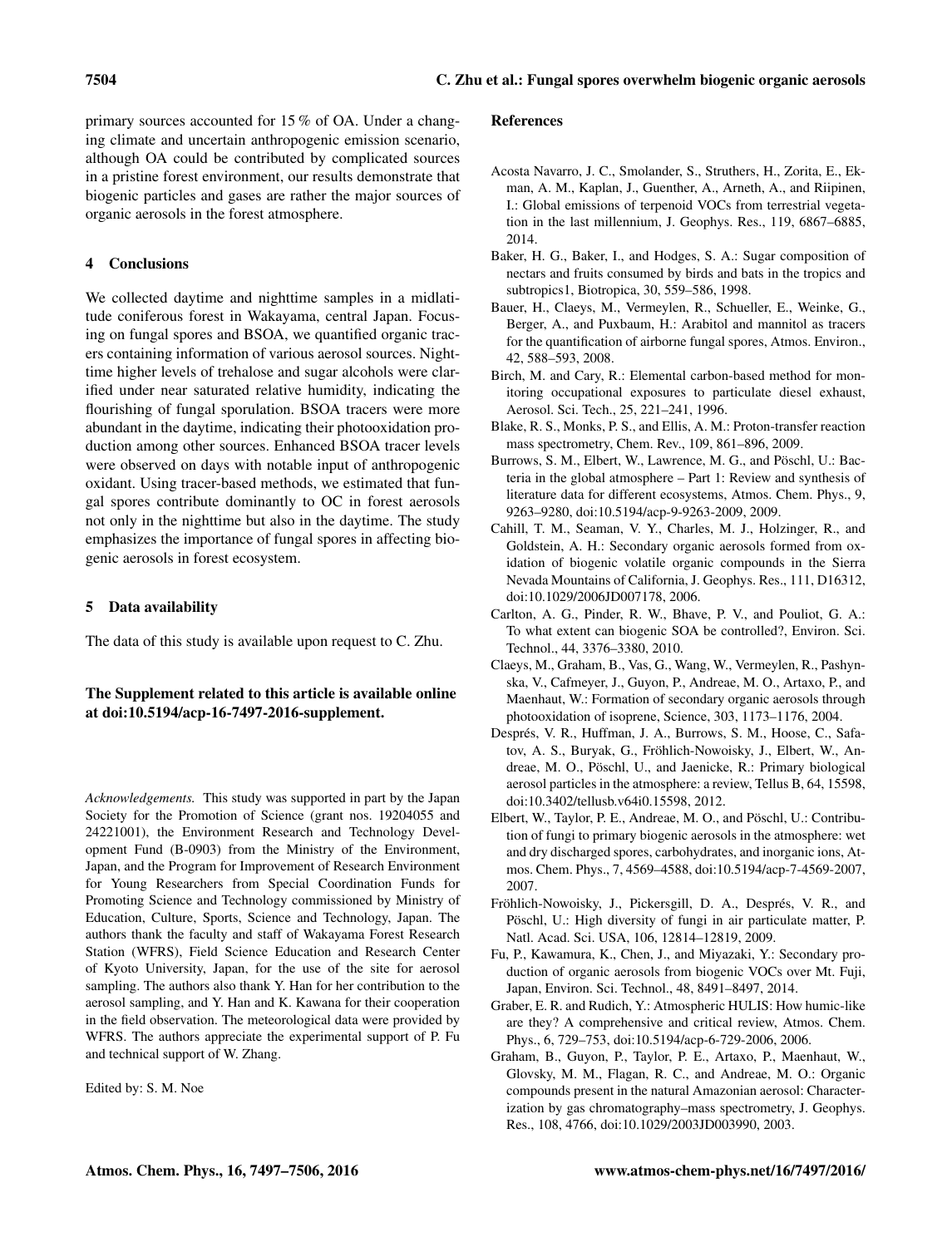#### C. Zhu et al.: Fungal spores overwhelm biogenic organic aerosols 7505

- Guenther, A., Karl, T., Harley, P., Wiedinmyer, C., Palmer, P. I., and Geron, C.: Estimates of global terrestrial isoprene emissions using MEGAN (Model of Emissions of Gases and Aerosols from Nature), Atmos. Chem. Phys., 6, 3181–3210, doi[:10.5194/acp-6-](http://dx.doi.org/10.5194/acp-6-3181-2006) [3181-2006,](http://dx.doi.org/10.5194/acp-6-3181-2006) 2006.
- Han, Y., Iwamoto, Y., Nakayama, T., Kawamura, K., Hussein, T., and Mochida, M.: Observation of new particle formation over a mid-latitude forest facing the North Pacific, Atmos. Environ., 64, 77–84, 2013.
- Han, Y., Iwamoto, Y., Nakayama, T., Kawamura, K., and Mochida, M.: Formation and evolution of biogenic secondary organic aerosol over a forest site in Japan, J. Geophys. Res., 119, 259– 273, 2014.
- Heald, C. L. and Spracklen, D. V.: Atmospheric budget of primary biological aerosol particles from fungal spores, Geophys. Res. Lett., 36, L09806, doi[:10.1029/2009GL037493,](http://dx.doi.org/10.1029/2009GL037493) 2009.
- Hiranuma, N., Möhler, O., Yamashita, K., Tajiri, T., Saito, A., Kiselev, A., Hoffmann, N., Hoose, C., Jantsch, E., and Koop, T.: Ice nucleation by cellulose and its potential contribution to ice formation in clouds, Nat. Geosci., 8, 273–277, 2015.
- Hoose, C., Kristjánsson, J., and Burrows, S.: How important is biological ice nucleation in clouds on a global scale?, Environ. Res. Lett., 5, 024009, doi[:10.1088/1748-9326/5/2/024009,](http://dx.doi.org/10.1088/1748-9326/5/2/024009) 2010.
- Huffman, J. A., Treutlein, B., and Pöschl, U.: Fluorescent biological aerosol particle concentrations and size distributions measured with an Ultraviolet Aerodynamic Particle Sizer (UV-APS) in Central Europe, Atmos. Chem. Phys., 10, 3215–3233, doi[:10.5194/acp-10-3215-2010,](http://dx.doi.org/10.5194/acp-10-3215-2010) 2010.
- Huffman, J. A., Prenni, A. J., DeMott, P. J., Pöhlker, C., Mason, R. H., Robinson, N. H., Fröhlich-Nowoisky, J., Tobo, Y., Després, V. R., Garcia, E., Gochis, D. J., Harris, E., Müller-Germann, I., Ruzene, C., Schmer, B., Sinha, B., Day, D. A., Andreae, M. O., Jimenez, J. L., Gallagher, M., Kreidenweis, S. M., Bertram, A. K., and Pöschl, U.: High concentrations of biological aerosol particles and ice nuclei during and after rain, Atmos. Chem. Phys., 13, 6151–6164, doi[:10.5194/acp-13-6151-2013,](http://dx.doi.org/10.5194/acp-13-6151-2013) 2013.
- Jaenicke, R.: Abundance of cellular material and proteins in the atmosphere, Science, 308, 73, doi[:10.1126/science.1106335,](http://dx.doi.org/10.1126/science.1106335) 2005.
- Jia, Y. and Fraser, M.: Characterization of saccharides in sizefractionated ambient particulate matter and aerosol sources: the contribution of primary biological aerosol particles (PBAPs) and soil to ambient particulate matter, Environ. Sci. Technol., 45, 930–936, 2011.
- Kawamura, K., Kasukabe, H., and Barrie, L. A.: Secondary formation of water-soluble organic acids and  $\alpha$ -dicarbonyls and their contributions to total carbon and water-soluble organic carbon: Photochemical aging of organic aerosols in the Arctic spring, J. Geophys. Res., 115, D21306, doi[:10.1029/2010JD014299,](http://dx.doi.org/10.1029/2010JD014299) 2010.
- Kleindienst, T. E., Jaoui, M., Lewandowski, M., Offenberg, J. H., Lewis, C. W., Bhave, P. V., and Edney, E. O.: Estimates of the contributions of biogenic and anthropogenic hydrocarbons to secondary organic aerosol at a southeastern US location, Atmos. Environ., 41, 8288–8300, 2007.
- Kourtchev, I., Ruuskanen, T., Keronen, P., Sogacheva, L., Dal Maso, M., Reissell, A., Chi, X., Vermeylen, R., Kulmala, M., and Maenhaut, W.: Determination of isoprene and  $\alpha$ -/β-pinene oxidation products in boreal forest aerosols from Hyytiälä, Finland: diel variations and possible link with particle formation events, Plant Bio., 10, 138–149, 2008.
- Legrand, M., Preunkert, S., May, B., Guilhermet, J., Hoffman, H., and Wagenbach, D.: Major 20th century changes of the content and chemical speciation of organic carbon archived in Alpine ice cores: Implications for the long-term change of organic aerosol over Europe, J. Geophys. Res., 118, 3879–3890, 2013.
- Manninen, H. E., Bäck, J., Sihto–Nissilä, S.–L., Huffman, J. A., Pessi, A.-M., Hiltunen, V., Aalto, P. P., Hidalgo Fernández, P. J., Hari, P., and Saarto, A.: Patterns in airborne pollen and other primary biological aerosol particles (PBAP), and their contribution to aerosol mass and number in a boreal forest, Boreal Environ. Res., 19, 383–405, 2014.
- Matsunaga, S. N., Mochizuki, T., Ohno, T., Endo, Y., Kusumoto, D., and Tani, A.: Monoterpene and sesquiterpene emissions from Sugi (*Cryptomeria japonica*) based on a branch enclosure measurements, Atmos. Pollut. Res., 2, 2011.
- Medeiros, P. M., Conte, M. H., Weber, J. C., and Simoneit, B. R.: Sugars as source indicators of biogenic organic carbon in aerosols collected above the Howland Experimental Forest, Maine, Atmos. Environ., 40, 1694–1705, 2006.
- Miyazaki, Y., Jung, J., Fu, P., Mizoguchi, Y., Yamanoi, K., and Kawamura, K.: Evidence of formation of submicrometer water–soluble organic aerosols at a deciduous forest site in northern Japan in summer, J. Geophys. Res., 117, D19213, doi[:10.1029/2012JD018250,](http://dx.doi.org/10.1029/2012JD018250) 2012.
- Mochizuki, T., Endo, Y., Matsunaga, S., Chang, J., Ge, Y., Huang, C., and Tani, A.: Factors affecting monoterpene emission from *Chamaecyparis obtusa*, Geochemical J., 45, 15–22, 2011.
- Mochizuki, T., Miyazaki, Y., Ono, K., Wada, R., Takahashi, Y., Saigusa, N., Kawamura, K., and Tani, A.: Emissions of biogenic volatile organic compounds and subsequent formation of secondary organic aerosols in a Larix kaempferi forest, Atmos. Chem. Phys., 15, 12029–12041, doi[:10.5194/acp-15-](http://dx.doi.org/10.5194/acp-15-12029-2015) [12029-2015,](http://dx.doi.org/10.5194/acp-15-12029-2015) 2015.
- Pöhlker, C., Huffman, J. A., and Pöschl, U.: Autofluorescence of atmospheric bioaerosols – fluorescent biomolecules and potential interferences, Atmos. Meas. Tech., 5, 37–71, doi[:10.5194/amt-5-](http://dx.doi.org/10.5194/amt-5-37-2012) [37-2012,](http://dx.doi.org/10.5194/amt-5-37-2012) 2012.
- Pöschl, U., Martin, S., Sinha, B., Chen, Q., Gunthe, S., Huffman, J., Borrmann, S., Farmer, D., Garland, R., and Helas, G.: Rainforest aerosols as biogenic nuclei of clouds and precipitation in the Amazon, Science, 329, 1513–1516, 2010.
- Puxbaum, H. and Tenze-Kunit, M.: Size distribution and seasonal variation of atmospheric cellulose, Atmos. Environ., 37, 3693– 3699, 2003.
- Rogge, W. F., Medeiros, P. M., and Simoneit, B. R.: Organic marker compounds in surface soils of crop fields from the San Joaquin Valley fugitive dust characterization study, Atmos. Environ., 41, 8183–8204, 2007.
- Simoneit, B. R., Schauer, J. J., Nolte, C., Oros, D. R., Elias, V. O., Fraser, M., Rogge, W., and Cass, G. R.: Levoglucosan, a tracer for cellulose in biomass burning and atmospheric particles, Atmos. Environ., 33, 173–182, 1999.
- Simoneit, B. R., Elias, V. O., Kobayashi, M., Kawamura, K., Rushdi, A. I., Medeiros, P. M., Rogge, W. F., and Didyk, B. M.: Sugars dominant water–soluble organic compounds in soils and characterization as tracers in atmospheric particulate matter, Environ. Sci. Technol., 38, 5939–5949, 2004.
- Sintermann, J. and Neftel, A.: Ideas and perspectives: on the emission of amines from terrestrial vegetation in the context of new